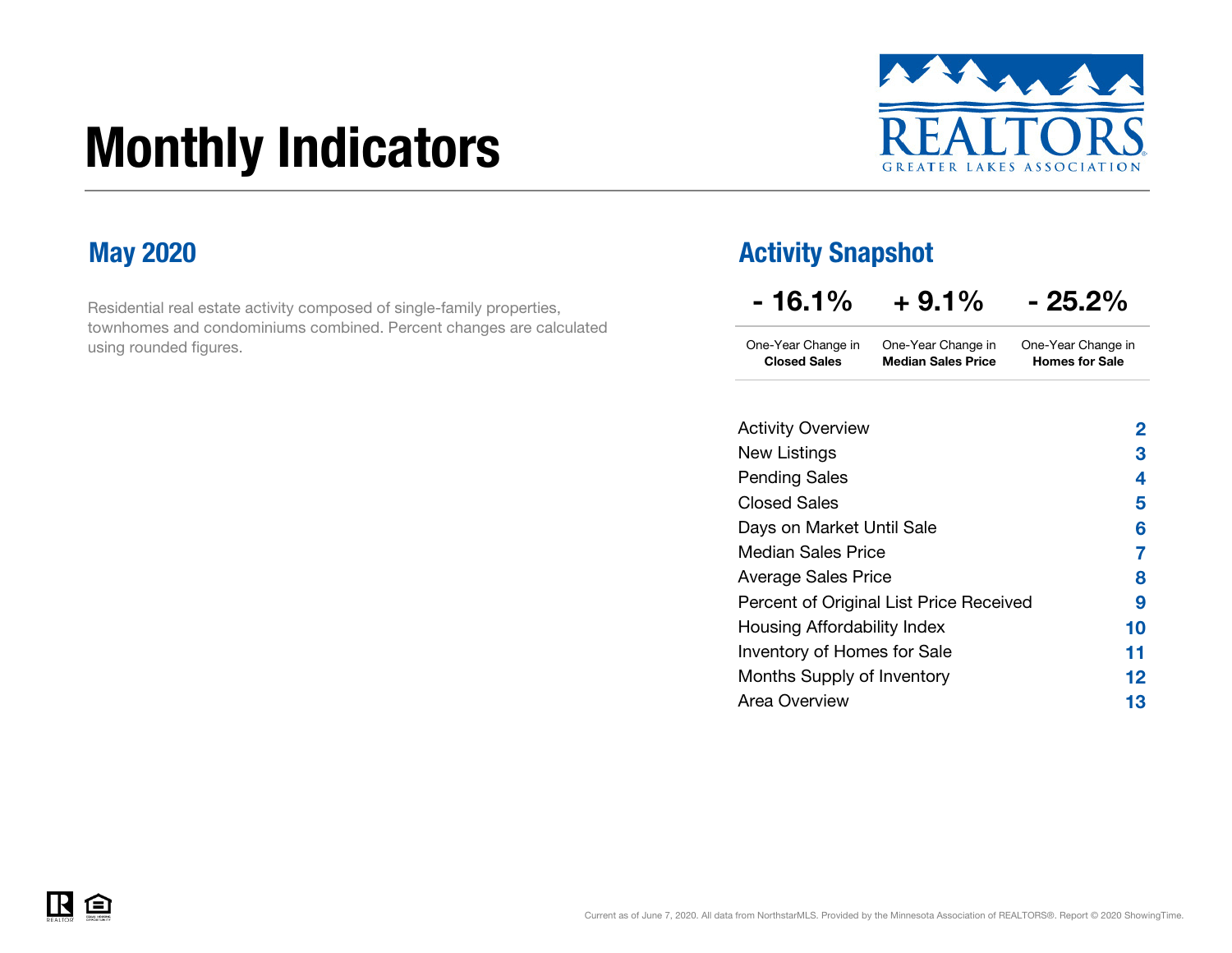### Activity Overview

Key metrics by report month and for year-to-date (YTD) starting from the first of the year.



| <b>Key Metrics</b>           | <b>Historical Sparkbars</b>                 | 5-2019    | 5-2020    | <b>Percent Change</b> |           | <b>YTD 2019 YTD 2020</b> | <b>Percent Change</b> |
|------------------------------|---------------------------------------------|-----------|-----------|-----------------------|-----------|--------------------------|-----------------------|
| <b>New Listings</b>          | 5-2017<br>5-2018<br>5-2019<br>5-2020        | 898       | 740       | $-17.6%$              | 2,840     | 2,499                    | $-12.0%$              |
| <b>Pending Sales</b>         | 5-2017<br>5-2018<br>5-2019<br>5-2020        | 516       | 585       | $+13.4%$              | 1,755     | 1,758                    | $+0.2%$               |
| <b>Closed Sales</b>          | 5-2017<br>5-2018<br>5-2019<br>5-2020        | 484       | 406       | $-16.1%$              | 1,453     | 1,331                    | $-8.4%$               |
| <b>Days on Market</b>        | 5-2017<br>5-2018<br>5-2019                  | 70        | 60        | $-14.3%$              | 81        | 75                       | $-7.4%$               |
| <b>Median Sales Price</b>    | 5-2017<br>5-2018<br>5-2019<br>5-2020        | \$204,900 | \$223,500 | $+9.1%$               | \$190,000 | \$200,000                | $+5.3%$               |
| <b>Avg. Sales Price</b>      | 5-2017<br>5-2018<br>5-2019<br>$5 - 2020$    | \$233,973 | \$256,285 | $+9.5%$               | \$221,857 | \$231,149                | $+4.2%$               |
| Pct. of Orig. Price Received | 5-2017<br>5-2018<br>5-2019<br>5-2020        | 96.4%     | 95.8%     | $-0.6%$               | 94.9%     | 94.9%                    | 0.0%                  |
| <b>Affordability Index</b>   | 5-2018<br>5-2017<br>5-2019<br>5-2020        | 132       | 132       | 0.0%                  | 143       | 148                      | $+3.5%$               |
| <b>Homes for Sale</b>        | 5-2017<br>5-2018<br>5-2019<br>5-2020        | 2,018     | 1,509     | $-25.2%$              |           |                          |                       |
| <b>Months Supply</b>         | T B<br>5-2017<br>5-2018<br>5-2019<br>5-2020 | 5.1       | 3.8       | $-25.5%$              |           |                          |                       |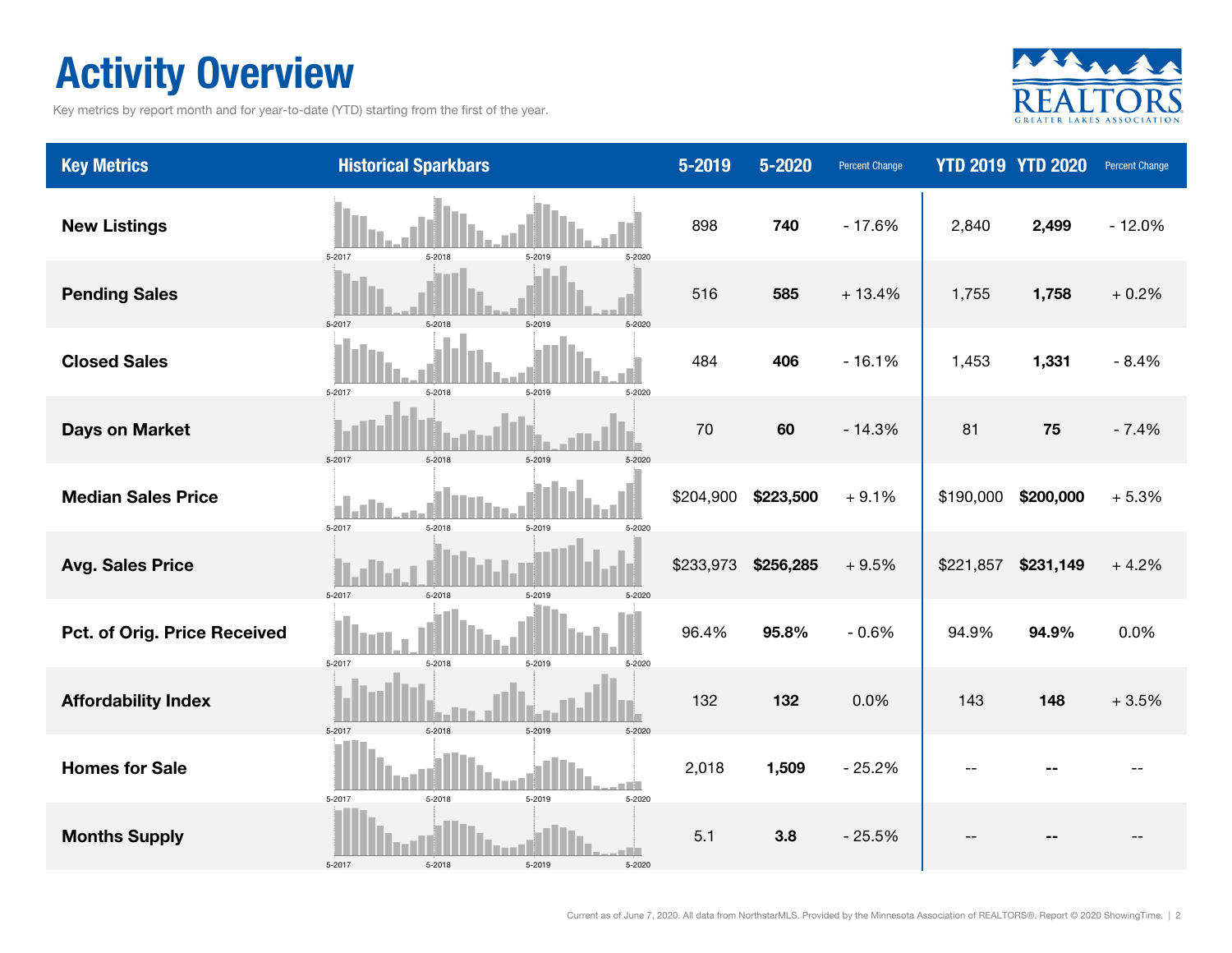### New Listings

A count of the properties that have been newly listed on the market in a given month.





#### Historical New Listings by Month

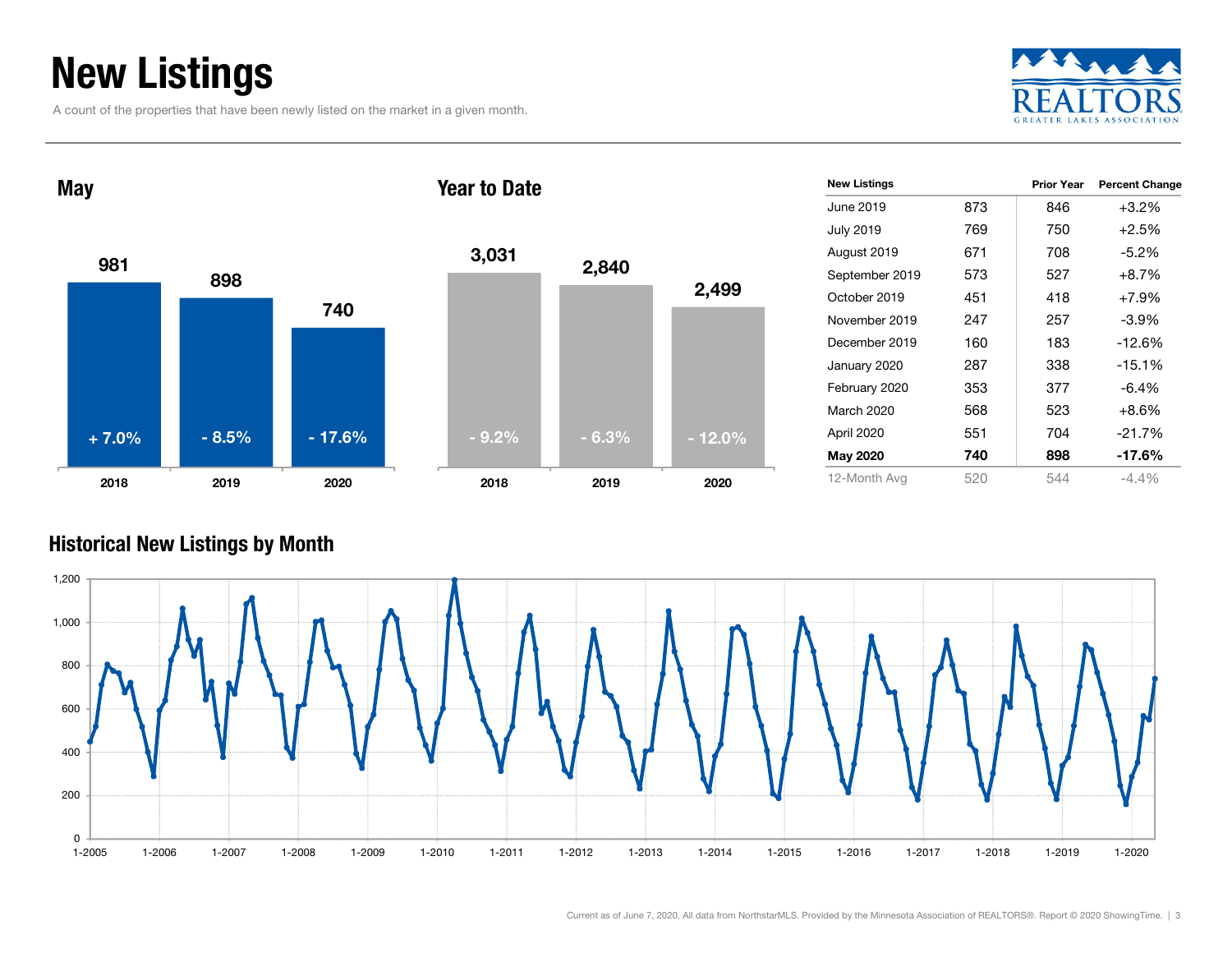### Pending Sales

A count of the properties on which offers have been accepted in a given month.





#### Historical Pending Sales by Month

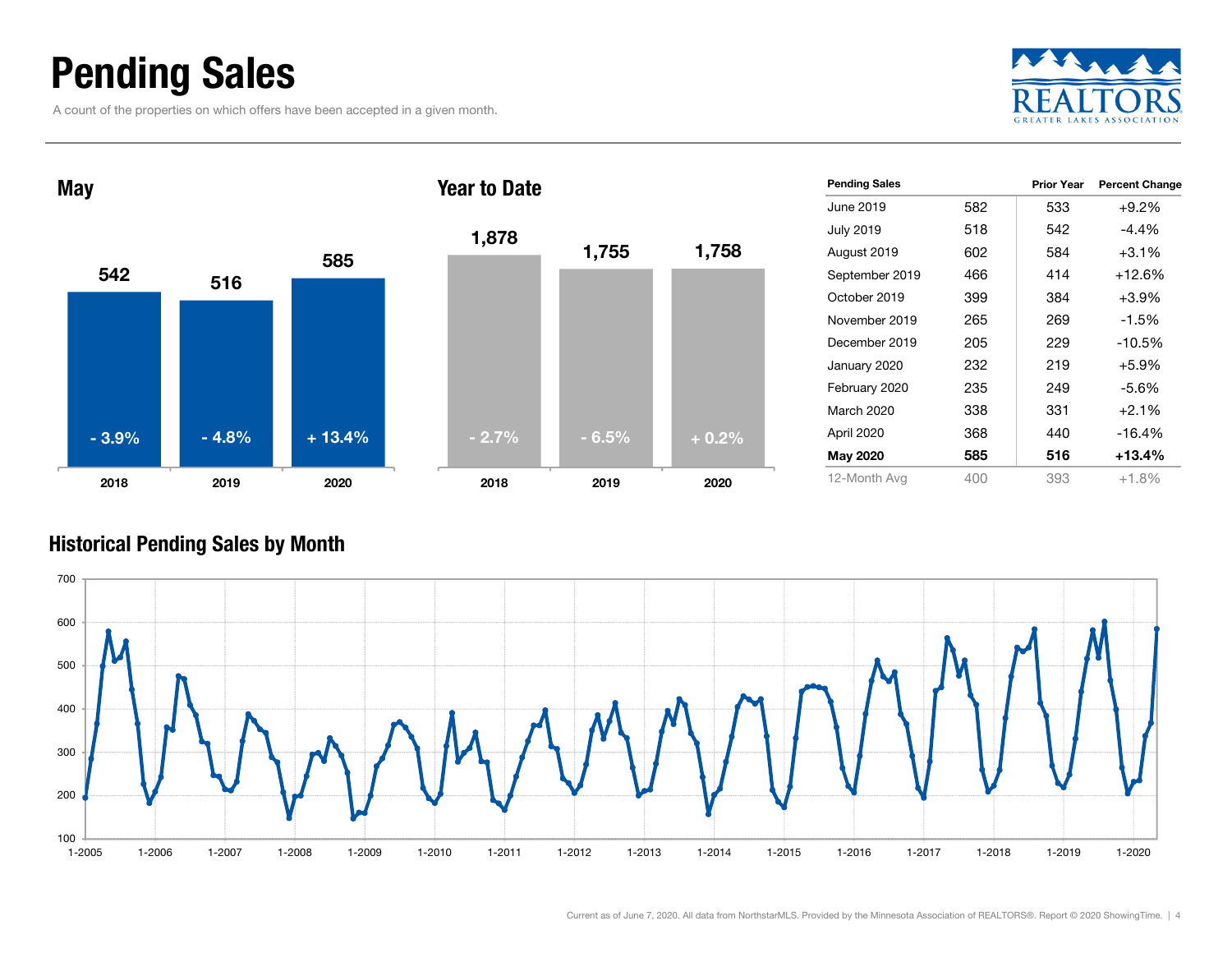### Closed Sales

A count of the actual sales that closed in a given month.





#### Historical Closed Sales by Month

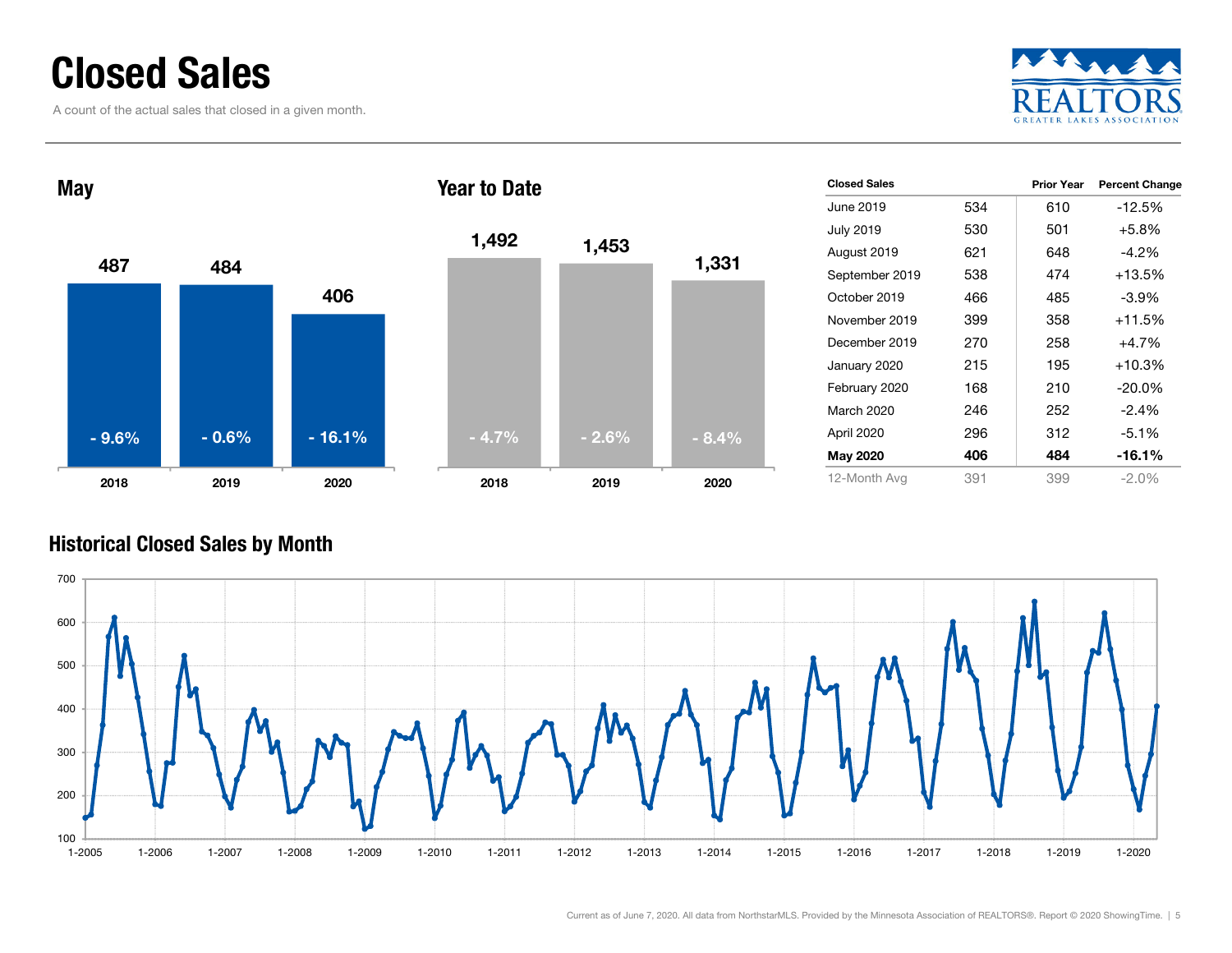### Days on Market Until Sale

Average number of days between when a property is listed and when an offer is accepted in a given month.





| Days on Market   |    | <b>Prior Year</b> | <b>Percent Change</b> |
|------------------|----|-------------------|-----------------------|
| June 2019        | 61 | 72                | $-15.3%$              |
| <b>July 2019</b> | 53 | 66                | $-19.7%$              |
| August 2019      | 58 | 70                | $-17.1%$              |
| September 2019   | 66 | 75                | $-12.0%$              |
| October 2019     | 71 | 69                | $+2.9%$               |
| November 2019    | 71 | 68                | $+4.4%$               |
| December 2019    | 62 | 79                | $-21.5%$              |
| January 2020     | 79 | 95                | $-16.8%$              |
| February 2020    | 95 | 85                | $+11.8%$              |
| March 2020       | 85 | 92                | -7.6%                 |
| April 2020       | 74 | 81                | -8.6%                 |
| <b>May 2020</b>  | 60 | 70                | -14.3%                |
| 12-Month Avg     | 70 | 77                | $-9.1\%$              |

#### Historical Days on Market Until Sale by Month

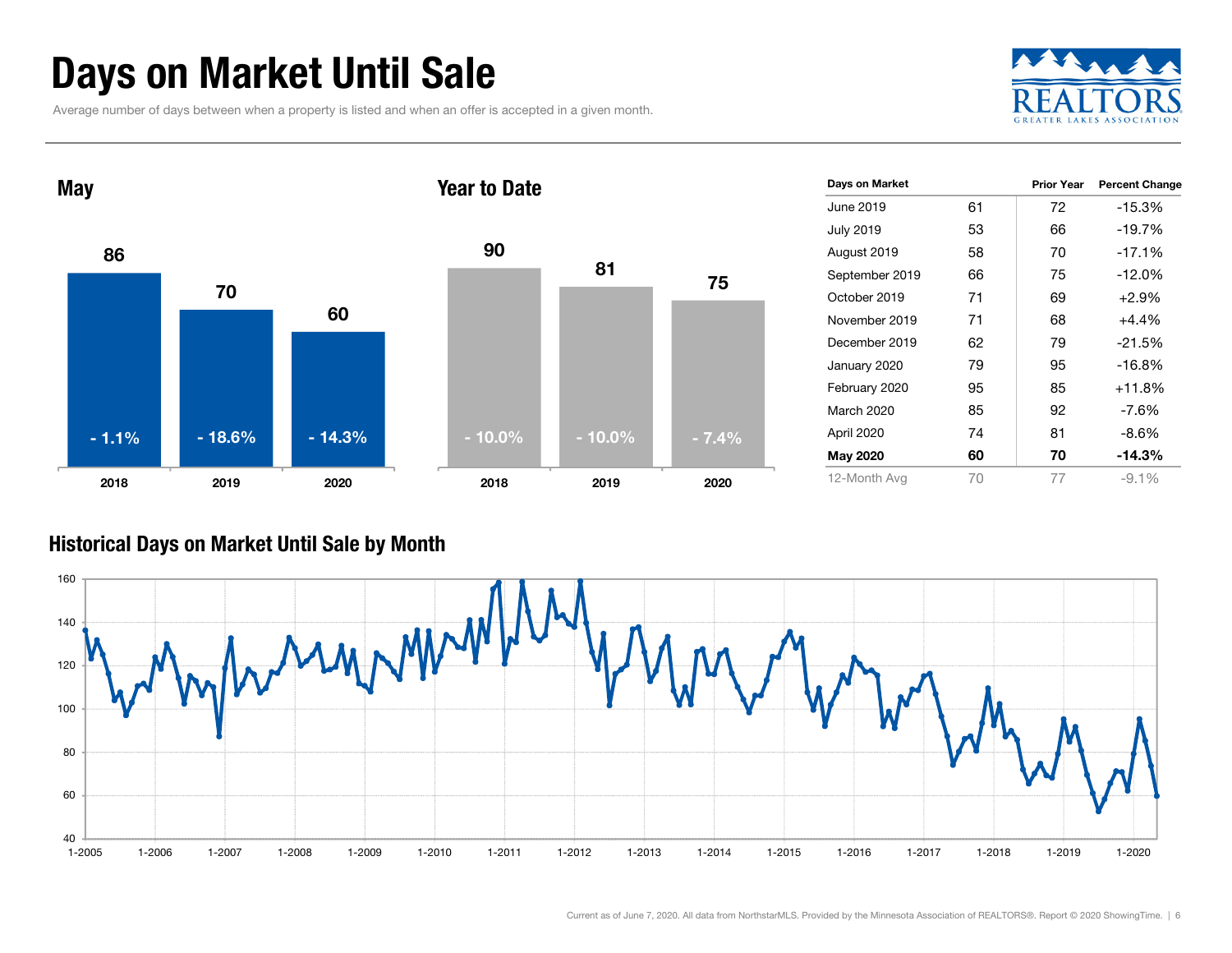### Median Sales Price

Point at which half of the sales sold for more and half sold for less, not accounting for seller concessions, in a given month.



May

#### Year to Date



| <b>Median Sales Price</b> |           | <b>Prior Year</b> | <b>Percent Change</b> |
|---------------------------|-----------|-------------------|-----------------------|
| June 2019                 | \$200,000 | \$200,000         | $0.0\%$               |
| <b>July 2019</b>          | \$208,000 | \$190,000         | $+9.5%$               |
| August 2019               | \$199,900 | \$189,900         | $+5.3%$               |
| September 2019            | \$195,000 | \$187,000         | $+4.3%$               |
| October 2019              | \$210,000 | \$188,000         | $+11.7%$              |
| November 2019             | \$185,950 | \$179,900         | $+3.4%$               |
| December 2019             | \$177,500 | \$175,000         | $+1.4%$               |
| January 2020              | \$171,500 | \$172,900         | $-0.8\%$              |
| February 2020             | \$177,500 | \$166,000         | $+6.9%$               |
| March 2020                | \$195,000 | \$176,000         | +10.8%                |
| April 2020                | \$205,500 | \$193,750         | $+6.1%$               |
| May 2020                  | \$223,500 | \$204,900         | $+9.1%$               |
| 12-Month Avg              | \$195,779 | \$185,279         | $+5.7%$               |

#### Historical Median Sales Price by Month

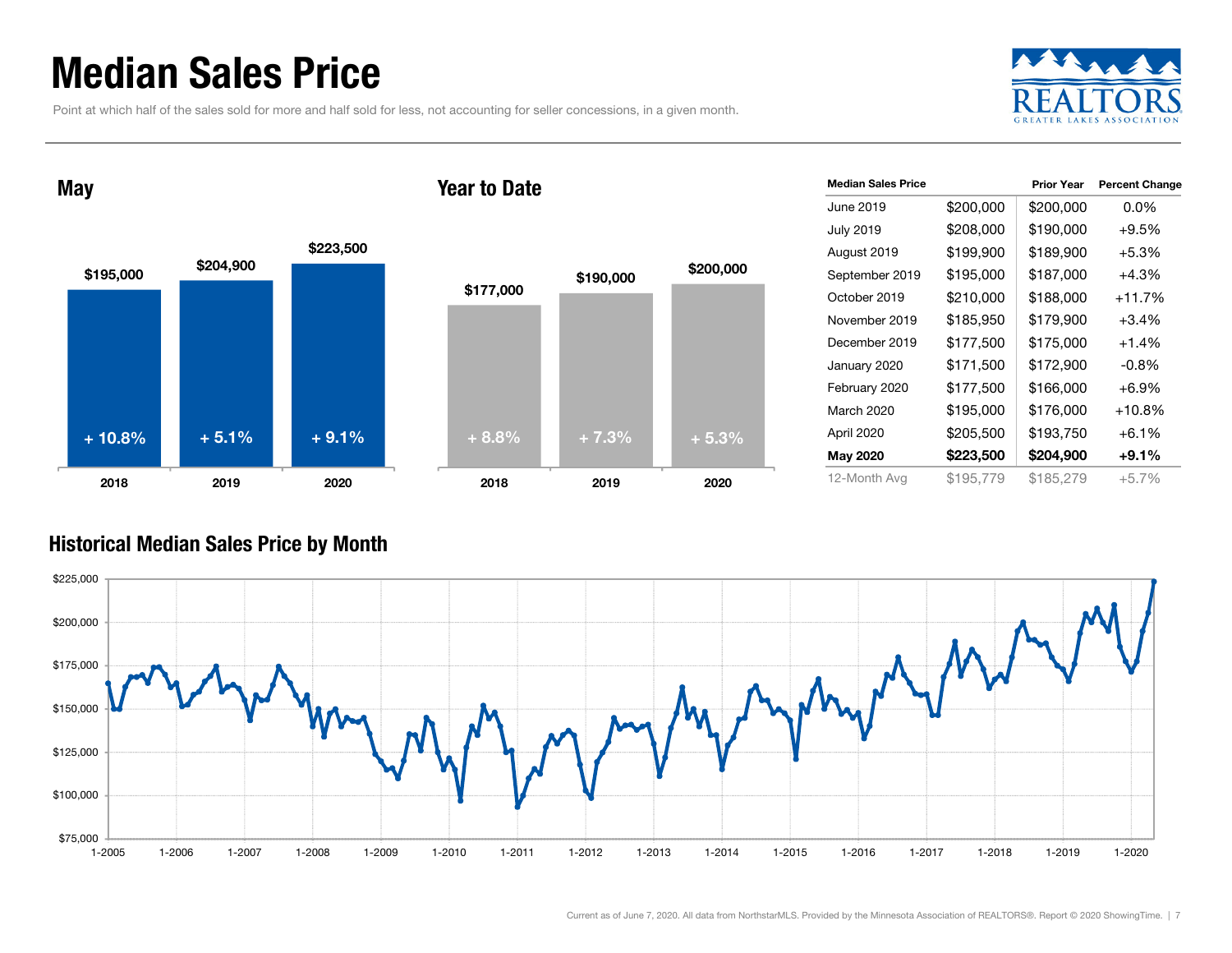### Average Sales Price

Average sales price for all closed sales, not accounting for seller concessions, in a given month.





| Avg. Sales Price |           | <b>Prior Year</b> | <b>Percent Change</b> |
|------------------|-----------|-------------------|-----------------------|
| June 2019        | \$234,789 | \$237,707         | $-1.2\%$              |
| <b>July 2019</b> | \$238,966 | \$229,349         | $+4.2%$               |
| August 2019      | \$239,790 | \$235,824         | $+1.7%$               |
| September 2019   | \$244,221 | \$226,444         | $+7.9%$               |
| October 2019     | \$254,474 | \$215,104         | +18.3%                |
| November 2019    | \$220,008 | \$223,568         | -1.6%                 |
| December 2019    | \$237,750 | \$205,202         | +15.9%                |
| January 2020     | \$209,625 | \$222,638         | $-5.8%$               |
| February 2020    | \$214,035 | \$202,628         | $+5.6\%$              |
| March 2020       | \$236,665 | \$218,403         | $+8.4%$               |
| April 2020       | \$217,138 | \$218,198         | $-0.5%$               |
| <b>May 2020</b>  | \$256,285 | \$233,973         | $+9.5%$               |
| 12-Month Avg     | \$233,645 | \$222,420         | $+5.0%$               |

#### Historical Average Sales Price by Month

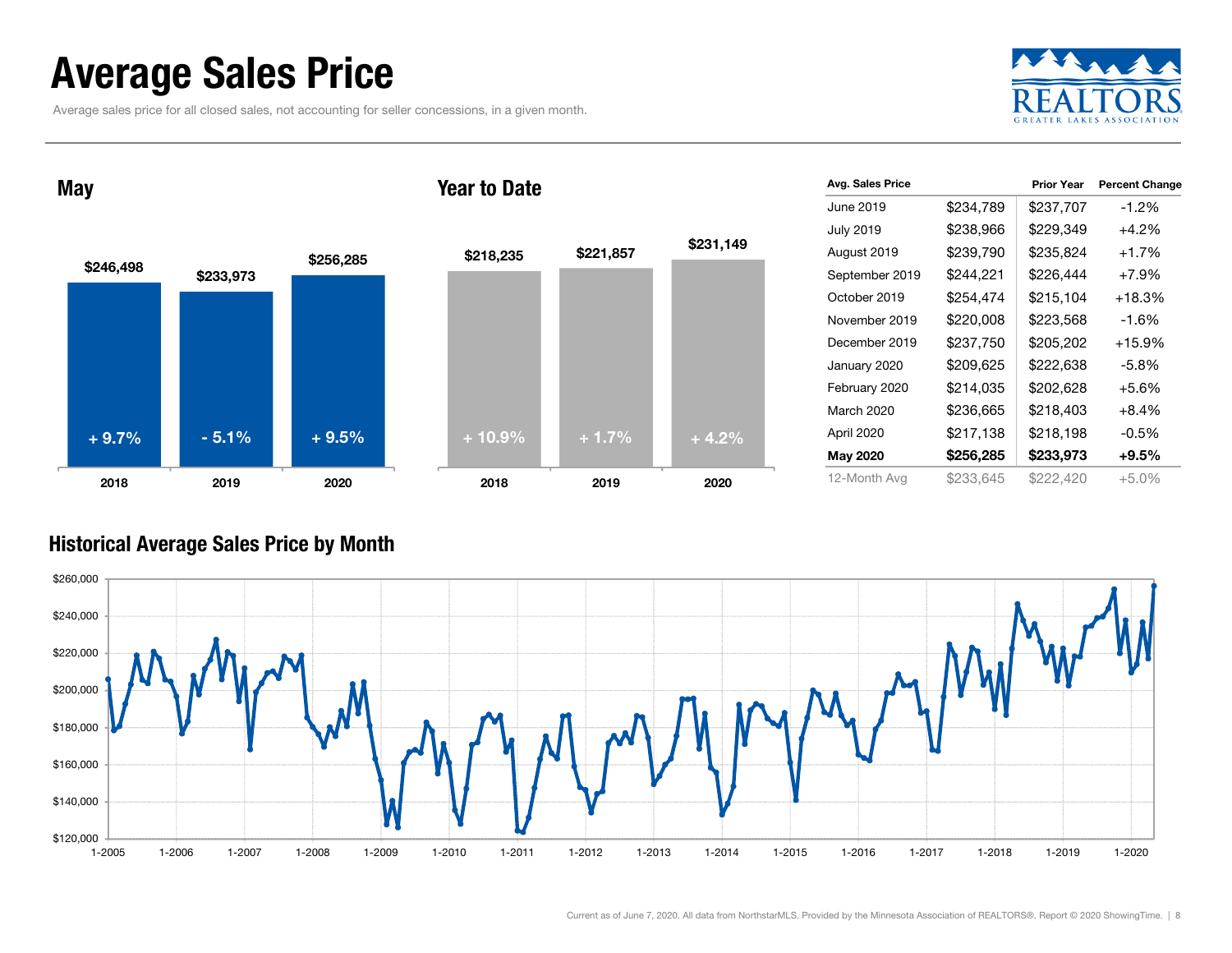### Percent of Original List Price Received

Percentage found when dividing a property's sales price by its original list price, then taking the average for all properties sold in a given month, not accounting for seller concessions.





| Pct. of Orig. Price Received |       | <b>Prior Year</b> | <b>Percent Change</b> |
|------------------------------|-------|-------------------|-----------------------|
| June 2019                    | 96.3% | 95.8%             | $+0.5%$               |
| <b>July 2019</b>             | 96.0% | 96.0%             | $0.0\%$               |
| August 2019                  | 95.5% | 95.0%             | $+0.5%$               |
| September 2019               | 94.2% | 94.4%             | $-0.2\%$              |
| October 2019                 | 93.8% | 94.1%             | $-0.3\%$              |
| November 2019                | 93.5% | 93.6%             | $-0.1\%$              |
| December 2019                | 94.3% | 93.1%             | $+1.3%$               |
| January 2020                 | 93.7% | 92.5%             | $+1.3%$               |
| February 2020                | 92.4% | 93.3%             | $-1.0\%$              |
| March 2020                   | 95.7% | 94.8%             | $+0.9%$               |
| April 2020                   | 95.5% | 95.3%             | $+0.2%$               |
| May 2020                     | 95.8% | 96.4%             | -0.6%                 |
| 12-Month Avg                 | 94.7% | 94.5%             | $+0.2%$               |

#### Historical Percent of Original List Price Received by Month

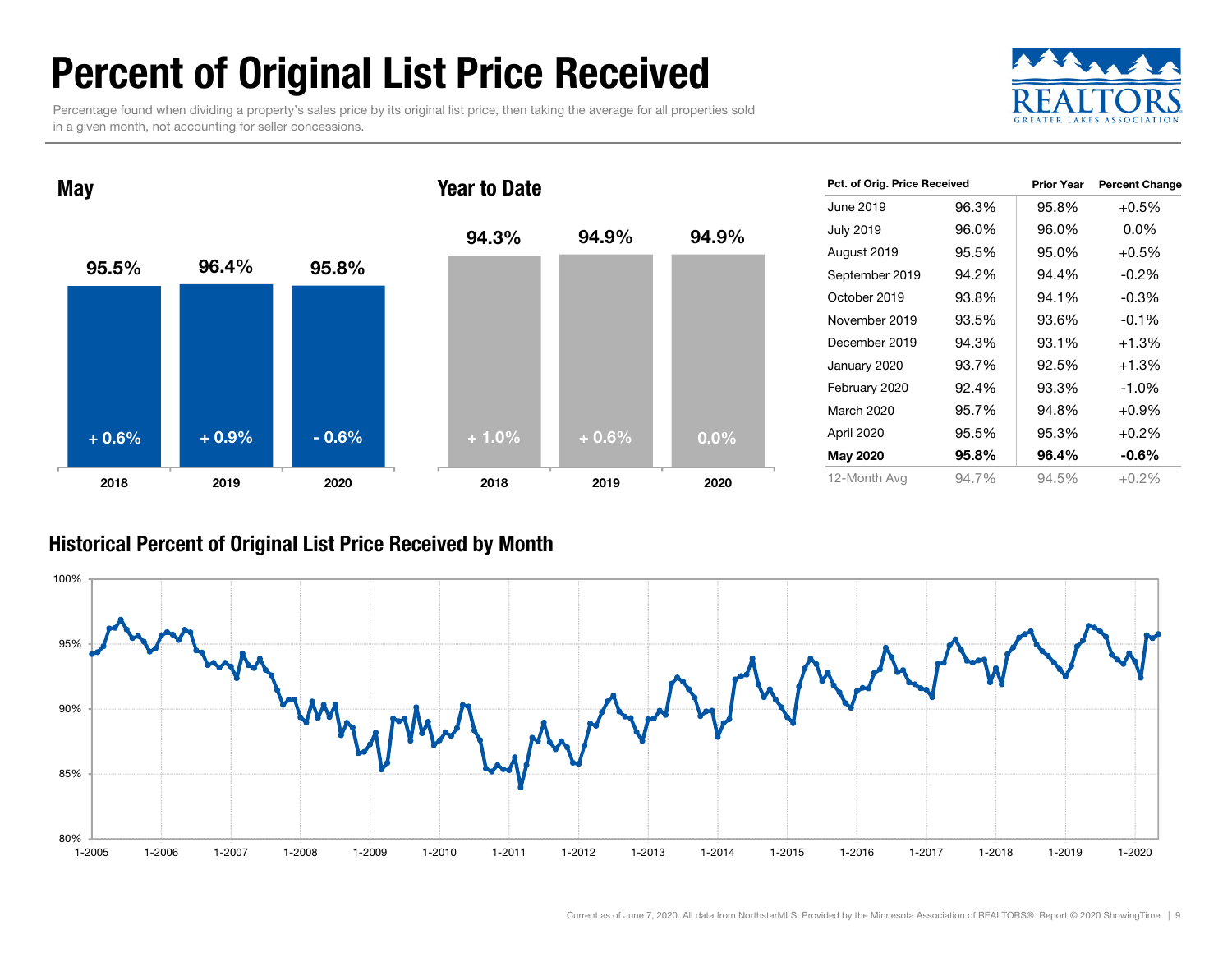## Housing Affordability Index

This index measures housing affordability for the region. For example, an index of 120 means the median household income is 120% of what is necessary to qualify for the median-priced home under prevailing interest rates. A higher number means greater affordability.





| <b>Affordability Index</b> |     | Prior Year | <b>Percent Change</b> |
|----------------------------|-----|------------|-----------------------|
| June 2019                  | 135 | 131        | $+3.1%$               |
| <b>July 2019</b>           | 133 | 138        | -3.6%                 |
| August 2019                | 145 | 137        | $+5.8%$               |
| September 2019             | 147 | 135        | $+8.9%$               |
| October 2019               | 138 | 127        | $+8.7%$               |
| November 2019              | 152 | 135        | +12.6%                |
| December 2019              | 159 | 150        | $+6.0\%$              |
| January 2020               | 169 | 152        | $+11.2%$              |
| February 2020              | 165 | 161        | $+2.5%$               |
| March 2020                 | 145 | 153        | $-5.2%$               |
| April 2020                 | 144 | 140        | $+2.9%$               |
| <b>May 2020</b>            | 132 | 132        | $0.0\%$               |
| 12-Month Avg               | 147 | 141        | $+4.3%$               |

#### Historical Housing Affordability Index by Mont h

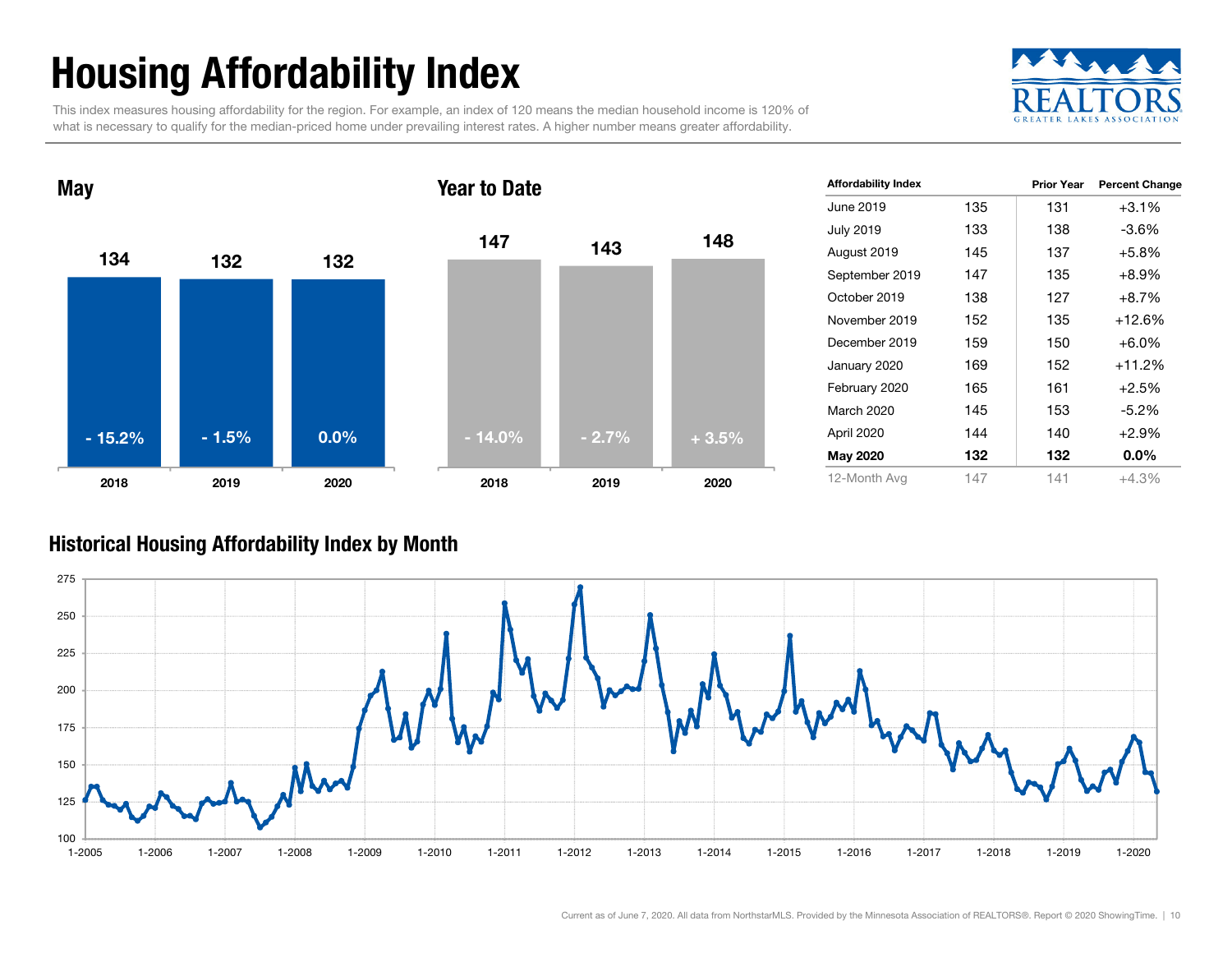### Inventory of Homes for Sale

The number of properties available for sale in active status at the end of a given month.





#### Historical Inventory of Homes for Sale by Month

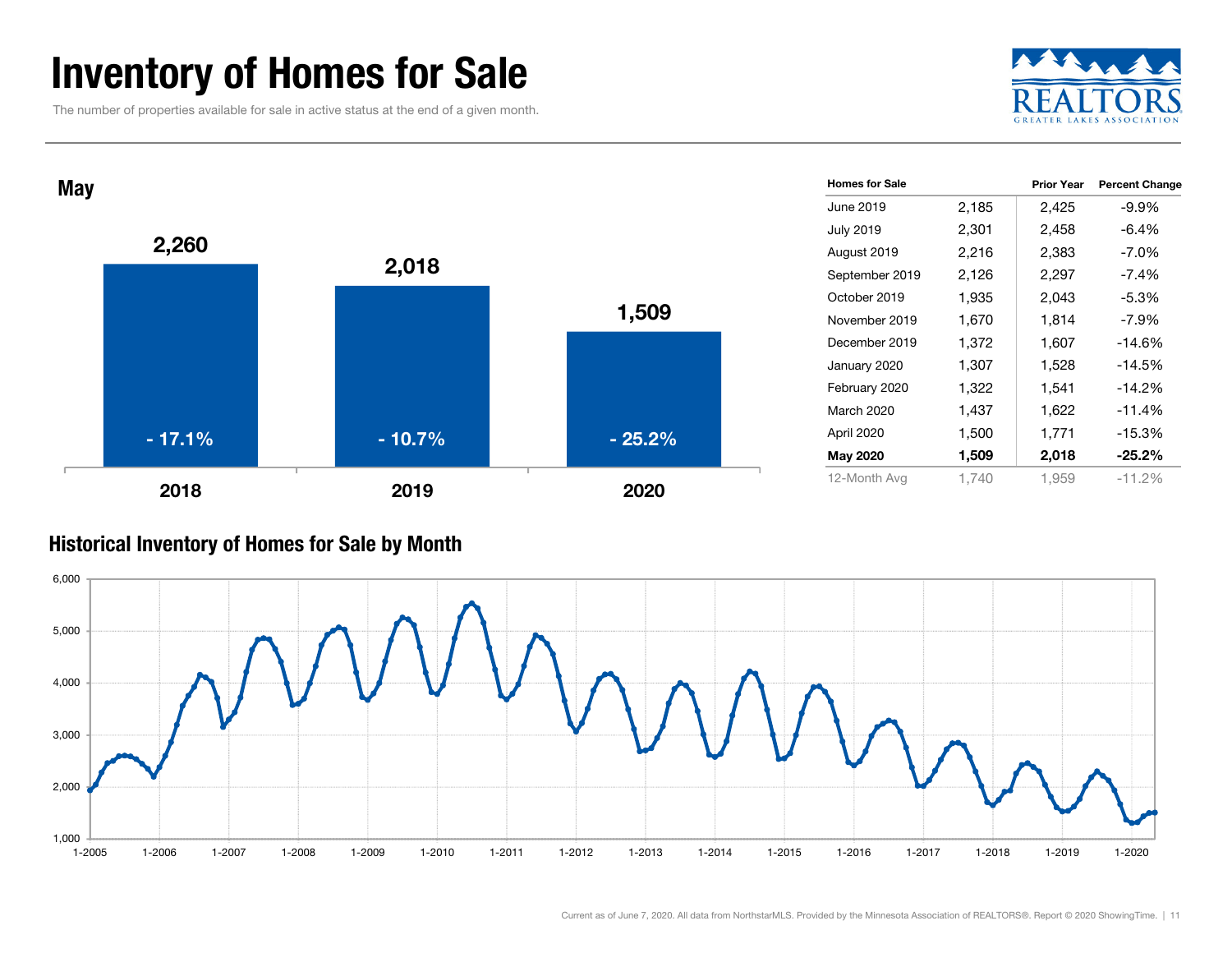### Months Supply of Inventory

The inventory of homes for sale at the end of a given month, divided by the average monthly pending sales from the last 12 months.





#### Historical Months Supply of Inventory by Month